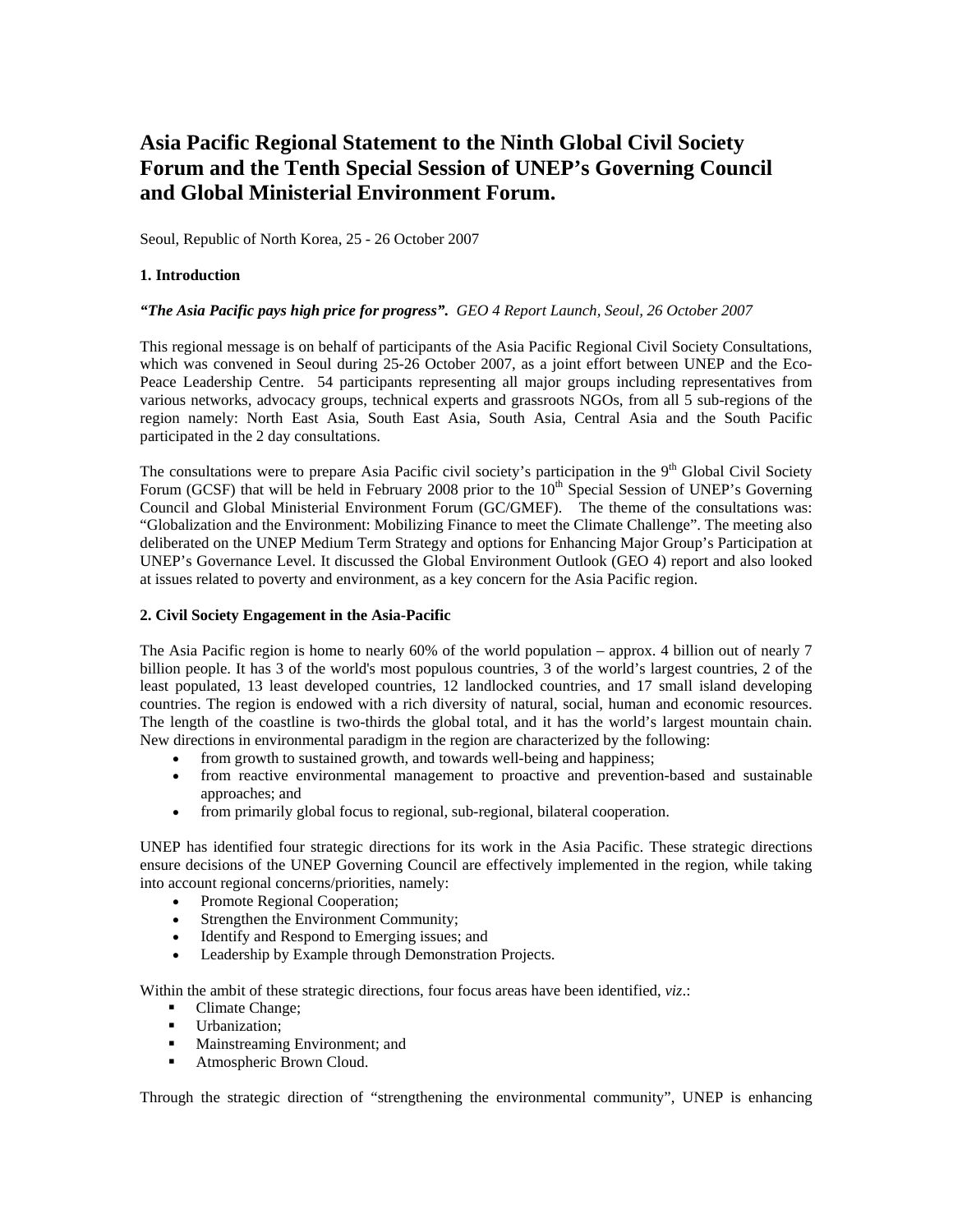engagement with civil society in the Asia Pacific. The meeting supports the strategic directions and focus areas, and encourages further civil society engagement in the Asia-Pacific.

*Recommendations:*

- *Enhanced civil society engagement in the Asia Pacific within the framework of the strategic directions of UNEP in the region;*
- *Need for a stronger regional platform to promote information exchange, foster partnerships and promote strategic capacity building for the civil society community in the Asia Pacific;*
- *Development of an Asia Pacific regional civil society strategy, articulating sub-regional priorities and institutions, networking mechanisms, and pilot projects;*
- *Possibility of sub-regional civil society networks and conduct sub-regional consultations prior to the annual regional consultations; and*
- *Strengthen the role of UNEP Eco Peace Leadership Centre as a regional hub for civil society engagement, with focus on networking (through the annual regional civil society consultations), capacity building (through the Leadership Programme) and applied research and pilot projects*.

# **3. Regional Issues and Recommendations for UNEP's 10th GCSF theme:** *"Globalization and the Environment: Mobilizing Finance to meet the Climate Challenge"*

The Earth's surface is warming. This is now evident from observations of increases in global average air and ocean temperatures, widespread melting of snow and ice, and rising global average sea level. Other major impacts include changes in water availability, land degradation, food security, and loss of biodiversity. The projected increase in frequency and intensity of heat waves, storms, floods and droughts would dramatically affect many millions of people including those in small island states. While in the past century the global average temperature increased by 0.74°C, the best estimate of the IPCC for additional warming over the current century is projected to be from 1.8°C to 4.0°C. Some experts have identified a 2°C increase in the global mean temperature above pre-industrial temperatures as a threshold beyond which climate impacts become significantly more severe, and the threat of major, irreversible damage may be plausible. This implies emission reductions of 60-80% by 2050 in developed countries.

#### *Recommendations:*

- **a. Finance the transition to a "sustainable" low carbon economy, including through new investment flows and markets** 
	- *It is necessary to take into consideration the different stages of development, various and multiple sources of financing mechanisms in the region;*
	- *Need to address the disconnect between actions and benefits in existing mechanisms benefits remain primarily at the higher national levels and actions for transition to a low carbon economy are at the micro/individual or local levels;*
	- *Decisions should be at community level and information should be made available for informed decisions/choices;*
	- *Community level project funding should be made available, and a bottom up collective resource mobilization and investment should be explored;*
	- *Current uncertainty of the climate change regime poses a detriment for transition to a low carbon economy;*
	- *Current mechanisms to promote the transition to a low carbon economy, such as CDM, require further reform and improvement in order to achieve better efficiency in emission reduction/carbon sequestration and sustainable development; a multidisciplinary approach in evaluating and assessing the impact of these existing projects and mechanisms should be done with the full and effective participation of local communities and civil society towards identifying ways forward;*
	- *Need to connect CDM with medium and small scale initiatives, as opposed to large scale and easily implementable projects;*
	- *Under the CDM and market mechanisms investment should be made in local technologies while making better use of local knowledge/practice;*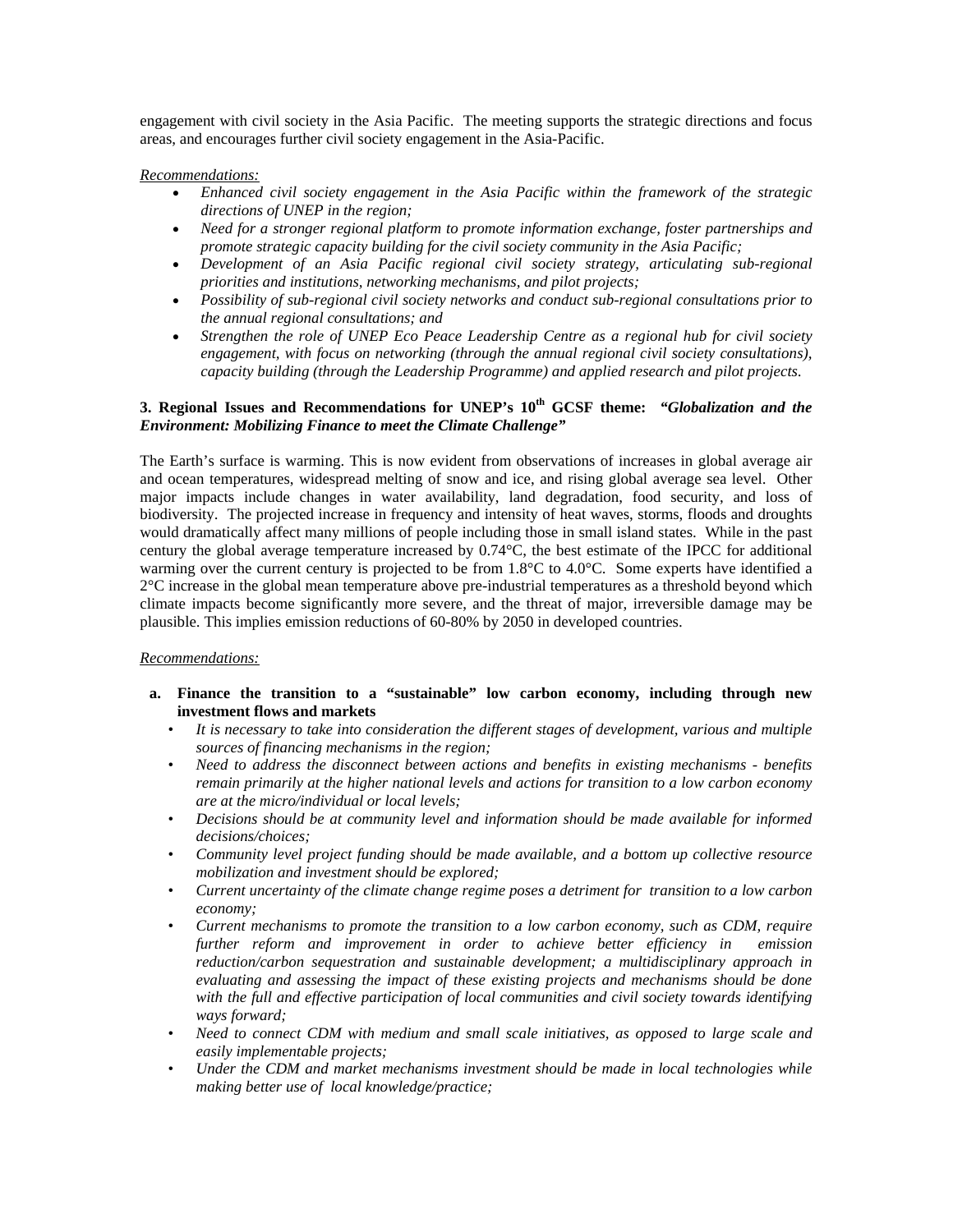- *Transition to a sustainable low carbon economy can be promoted through approaches such as Corporate Social Responsibility (CSR), Socially Responsible Investment (CSI), Principles for Responsible Investment (PRI);*
- *The Polluter Pays Principle should be applied to finance the transition to a sustainable low carbon economy;*
- *Economic incentives, such as subsidies, tax breaks, etc. for environmental services especially those by local communities should be promoted for transition;*
- *Promote the effective use of the Adaptation Fund under Kyoto Protocol, GEF and other financing mechanisms and emphasis on assistance of developed countries to developing countries under the aegis of the UNFCCC; and*
- *The corporate and business sector should be mobilized to finance the transition to a low carbon economy.*
- **b. Access the finance required to adapt to change, especially for countries that are most vulnerable** 
	- *Partnerships between CSO in vulnerable countries, with investing entities in developed countries should be encouraged to promote access to finances for transition to a low carbon economies;*
	- *Local champions (individuals, companies, major groups etc.) should be identified and encouraged as a means to access further finances;*
	- *The role of CSO advocacy and pressure on concerned governments should be strengthened, which could lead to better access to resources;*
	- *Public loans, taxes, incentives should also constitute the finance portfolio;*
	- *NGO initiated financing mechanisms should be encouraged;*
	- *Self-reliant finance mechanisms at the individual, corporate and national levels should be explored. To complement these, multilateral and bilateral financing (grants, loans) should also be enhanced;*
	- *Enlarging adaptation funds to cover disaster prevention and mitigation could provide access to additional resources;*
	- *Subsidies/rebate and support for environmental technologies can facilitate the transition to a low carbon economy; and*
	- *Need to promote better access to finance and technical support and services at the grassroots levels.*

#### **c. Create both an enabling and sustainable policy and regulatory environment for the transition**

- *Strengthen government implementation and monitoring of policies;*
- *Need to strengthen governance and management mechanisms to build capacity including multistakeholder partnerships, technology transfer, and community mobilization;*
- *Awareness, education and advocacy efforts should be intensified;*
- *Policies to use revenues from carbon credits and taxes for public education on environmental sustainability should be initiated;*
- *In addition to regulatory policy encompassing efficiency standards and legislation, Governments should look at incentives and disincentives as policy instruments to facilitate the transition to a low carbon society;*
- *Compliance and enforcement efforts need to be strengthened.*

## **d. Achieve multiple environmental objectives and avoid unintended environmental consequences, through the transition and through adaptation measures**

- *In the transition to a low carbon economy, and through adaptation measures, key areas for multiple benefits include biodiversity, pollution control on air, water and land quality, and disaster prevention through sustainable management systems;*
- *The displacement of populations "Environmental refugees" due to migration resulting from climate change impact is an upcoming issue, which needs immediate attention for appropriate policy development and action;*
- *It is imperative to consult stakeholders, as key actors in the mitigation and adaptation processes (stakeholders include industry, villagers, youth, civil society, indigenous people and women) to achieve multiple environmental objectives;*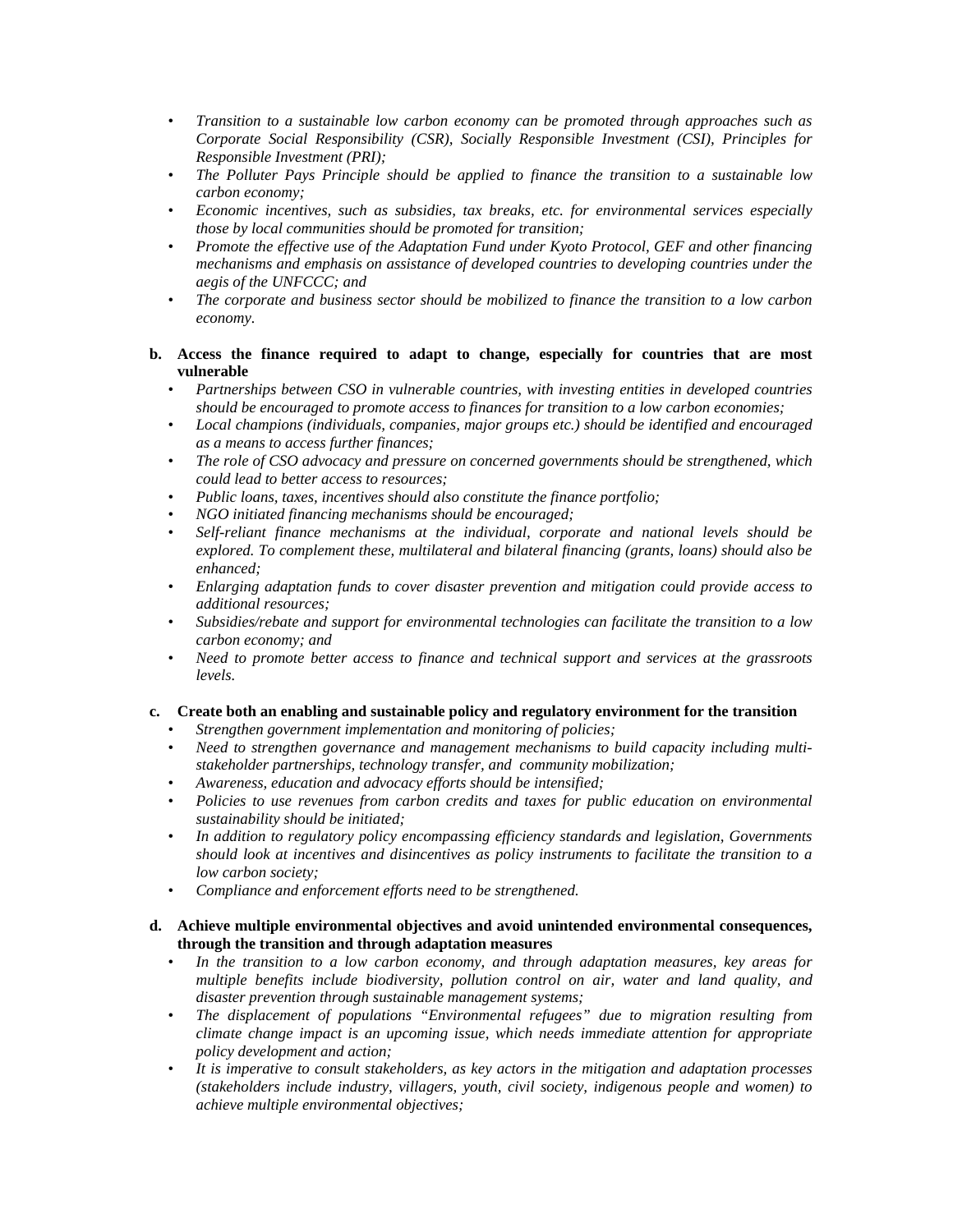- *The sharing of information and transfer of appropriate technology could facilitate multiple environmental objectives;*
- *To achieve multiple benefits, a framework should be developed and used for: Prioritization of what needs to done; and Building consensus among stakeholders;*
- *Strong measures are needed by concerned agencies to ensure that development initiatives, including options for low carbon economy i.e. biofuel plantations and renewable energy projects do not impact negatively on the physical and social environment. The free, prior and informed consent of local communities host to any development initiatives should be sought before any undertaking commences and their full and effective participation ensured.*
- **e. Identify linkages to wealth generation and poverty eradication through the transition and through implementing adaptation measures** 
	- *It is a recognized fact that the most vulnerable peoples and sectors of society live in some of the richest ecosystems. Their ecosystems services, such as sustainable environmental management practices and maintaining carbon sinks, are invaluable ;*
	- *CDM and climate change related market mechanism should be made more compatible with sustainable development objectives and should not be narrowly restricted to mere carbon sequestration;*
	- *Promote livelihood options which are closely linked to climate change adaptation and mitigation measures, such as community managed eco-tourism ;*
	- *Consider eligibility of small-scale and community initiatives as CDM projects for preserving ecosystem services;*
	- *Put into place mechanisms at national level for flow of funds to local level.*
	- *Free trade agreements and economic partnership agreements should be promoted in a manner compatible with sustainable and rights-based development; the concept of fair trade also should be taken into consideration; and*
	- *Promotion of small scale agriculture and renewable energy industries.*

#### **Additional recommendations:**

- *Integrating climate change issues in education curriculum and promoting education for women and youth;*
- *Promotion of low carbon indigenous technologies and practices, and provision of seed money;*
- *Facilitate environmental governance and Harmonization of policies and programs among and between international agencies, governments, civil societies on climate change;*
- *Promote change of individual lifestyle and behaviour towards low carbon use and encourage strong and equitable partnership among stakeholders, especially the youth, government, and UNEP;*
- *Ensure sufficient resources for UNEP in collaboration with other UN agencies to provide stakeholders with required support;*
- *Regional platform for information disclosure and sharing on environment should be established or strengthened; and*
- *Regional assessment on the mainstreaming of sustainability/environment in the educational programs particularly at university level in collaboration with United Nations should be promoted.*

#### **4. The Global Environment Outlook (GEO4)**

The meeting took note that UNEP's GEO4 is published 20 years after the World Commission on Environment and Development (the Brundtland Commission) produced its seminal report, Our Common Future. GEO4 reports on the state of the global environment, assesses the current state of the global atmosphere, land, water and biodiversity, and describes what has changed in the two decades. It highlights progress made in tackling some of the world's pressing environmental challenges, but also highlights an urgent call for action to address persistent environmental problems, such as climate change, deterioration of fisheries, and the extinction of species.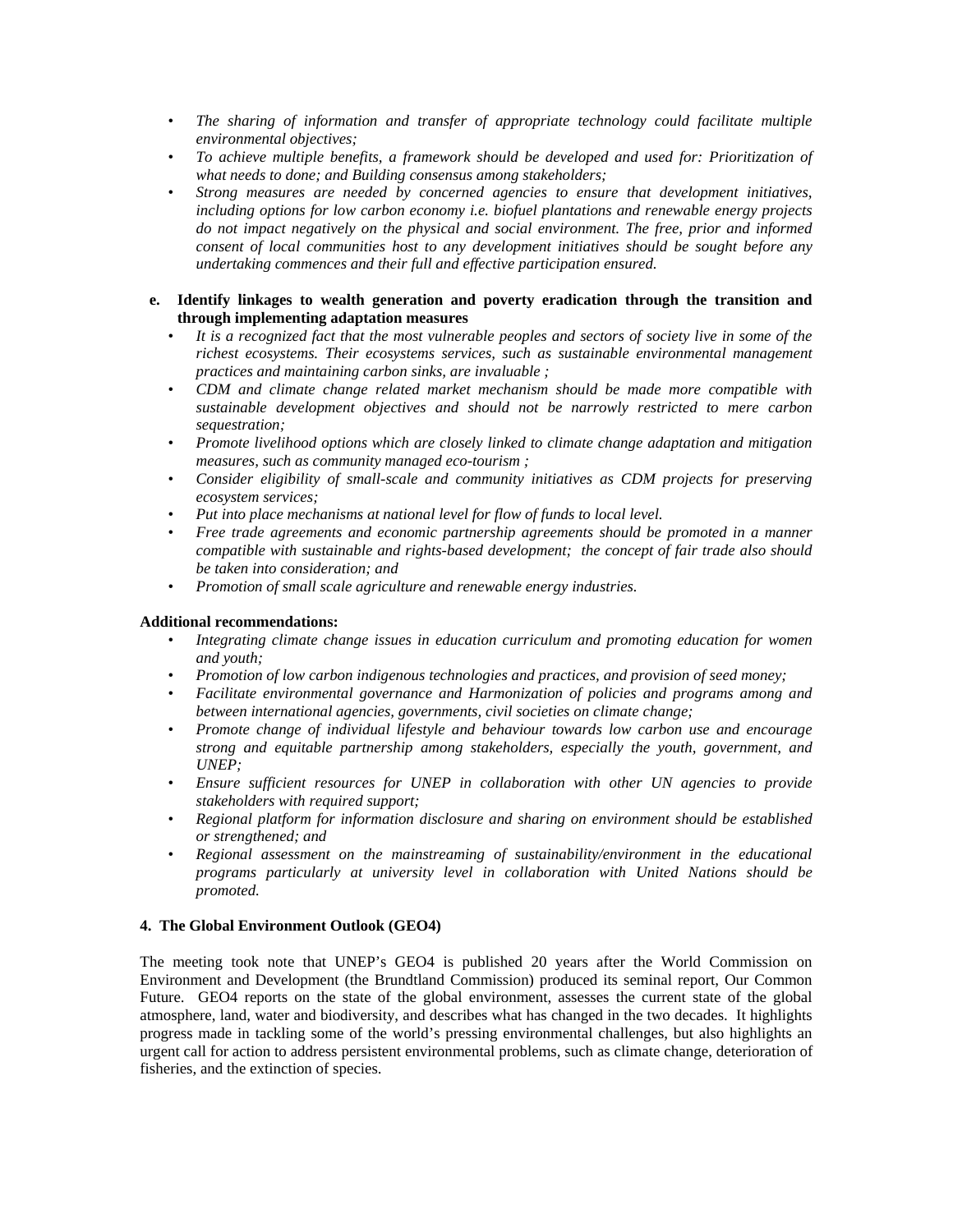According to the GEO4, the Asia Pacific has made "remarkable" progress in reducing poverty, improving its ability to protect the environment, increasing energy efficiency, and provision of drinking water in the last decade. But this progress has come at a price. Increases in consumption and associated waste have contributed to the exponential growth in existing environmental problems. Serious challenges remain, including urban air quality, fresh water stress, agricultural land use and increased waste. Environmental and economic policies have not been fully integrated. It states that the ecosystems and human health in Asia Pacific continues to deteriorate, while population growth and rapid economic development have driven significant environmental degradation and loss of natural resources. The report specifically recognises the Asia-Pacific's achievements in protecting its environment, a key to tackling poverty. Several countries in the Asia Pacific have already achieved many of the MDG targets and set themselves new and more demanding goals, called MDG Plus.

## *Recommendations:*

- *Need to focus on disseminating the GEO4 report as widely as possible in the region;*
- *Need to highlight regional issues, such as disasters and chemicals; and*
- *Develop user-friendly version of GEO4 for different stakeholders, such as for youth.*

## **5. Enhancing Major Groups Participation at UNEP's Governance Level**

Cooperation between the United Nations Environment Programme and civil society organizations spans more than three decades on a wide variety of levels, from technical cooperation through to policy development and governance. UNEP has consistently welcomed an ongoing dialogue and frank exchange of views with civil society – as it has long been recognized that civil society organizations can be substantive contributors to improving our understanding of the environment, and in developing innovative solutions to environmental challenges. These organizations, in turn, have become increasingly mobilized to collaborate in the UNEP decision making process.

The purpose of the Global Civil Society Forum, is to increase Civil Society influence and inputs into decision adopted by the GC/GMEF by informing Major Groups (MGs) and relevant civil society stakeholders about UNEP's procedures and arrangements of the upcoming GC/GMEF, providing information about the latest developments on substance, allowing the different MGs the opportunity to have an exchange of views, and to facilitate the development of possible common positions of the Major Groups related to the topics discussed at the GC/GMEF.

To this end a draft paper on enhancing Major Groups participation at UNEP's governance level was produced and had the elements below which the meeting discussed/considered and made recommendations towards the further development of enhancing major groups participation at UNEP:

For the Global Civil Society Steering Committee, three election scenarios were proposed:

- Scenario 1: Status Quo (Regional Elections Model 2 members from each region)
- Scenario 2: Nine + Twelve Model (Nine representatives from each major group, plus twelve regional representatives which includes 2 members from each region)
- Scenario 3: Appointed Committee Model

For development of the Global Policy Statement presented at GC/GMEF, four scenarios were proposed:

- Scenario 1: Status Quo (single statement, major groups work together);
- Scenario 2: Independent Statements by individual major groups (9 statements, each major group work independently);
- Scenario 3: Independent Statements by individual major group working independently in each region (54 statements, each major group in different regions work independently);
- Scenario 4: Independent Statements by individual major groups from different region (various statements that may be combined per group from the major group, major groups work independently in each region).